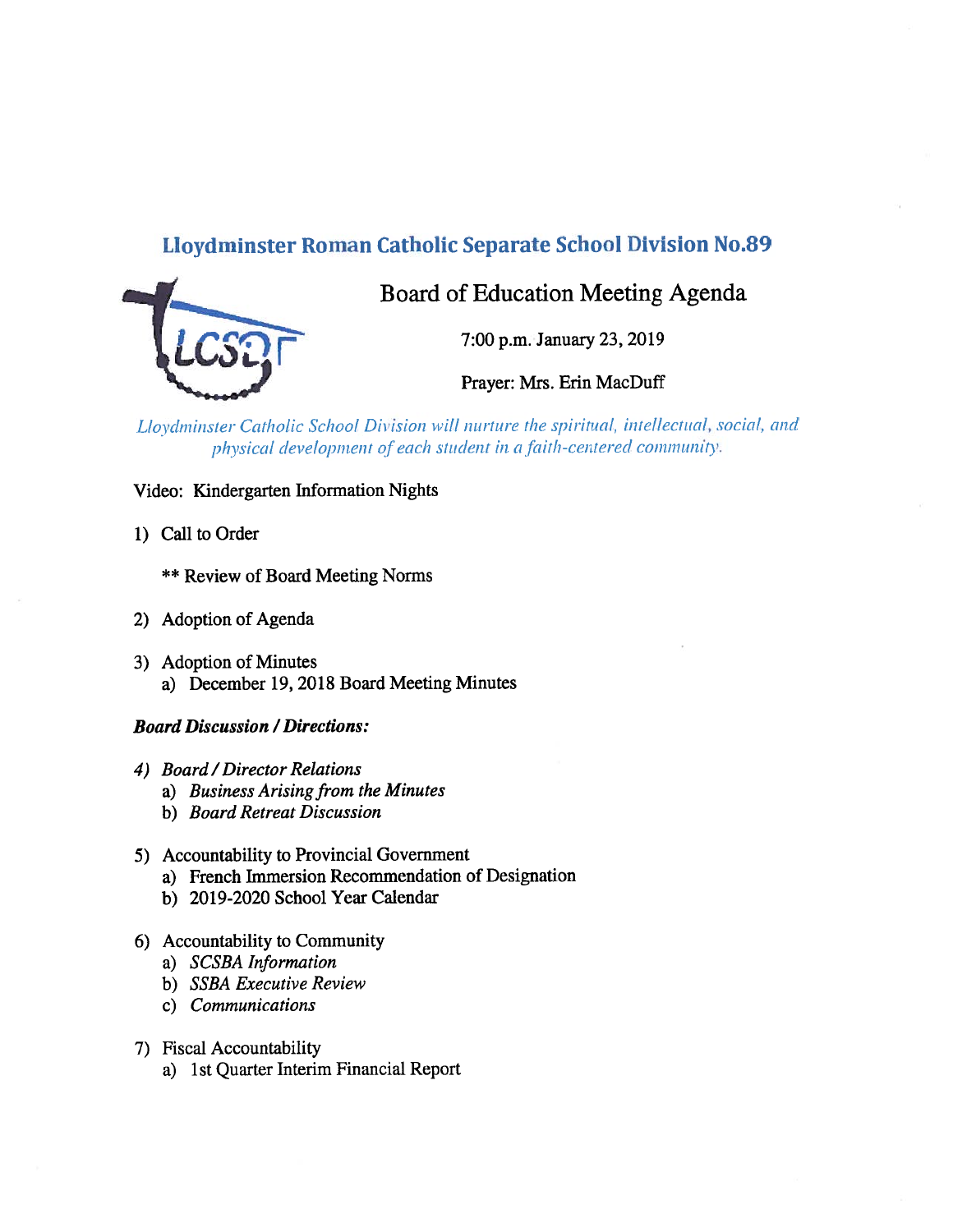## Administration:

- 8) Organizational Management
	- a) Administrative Procedures
	- b) Strategic Plan Interim Report

## Administrative Items:

- 9) Personnel Management
	- a) Personnel Report
- 10) Information Items

 $\rightarrow$ 

- 11) Correspondence
- 12) Identification of Emergent Items
- 13) Closing Prayer
- 14) Adjournment

# February Prayer: Mrs. Laurie Makichuk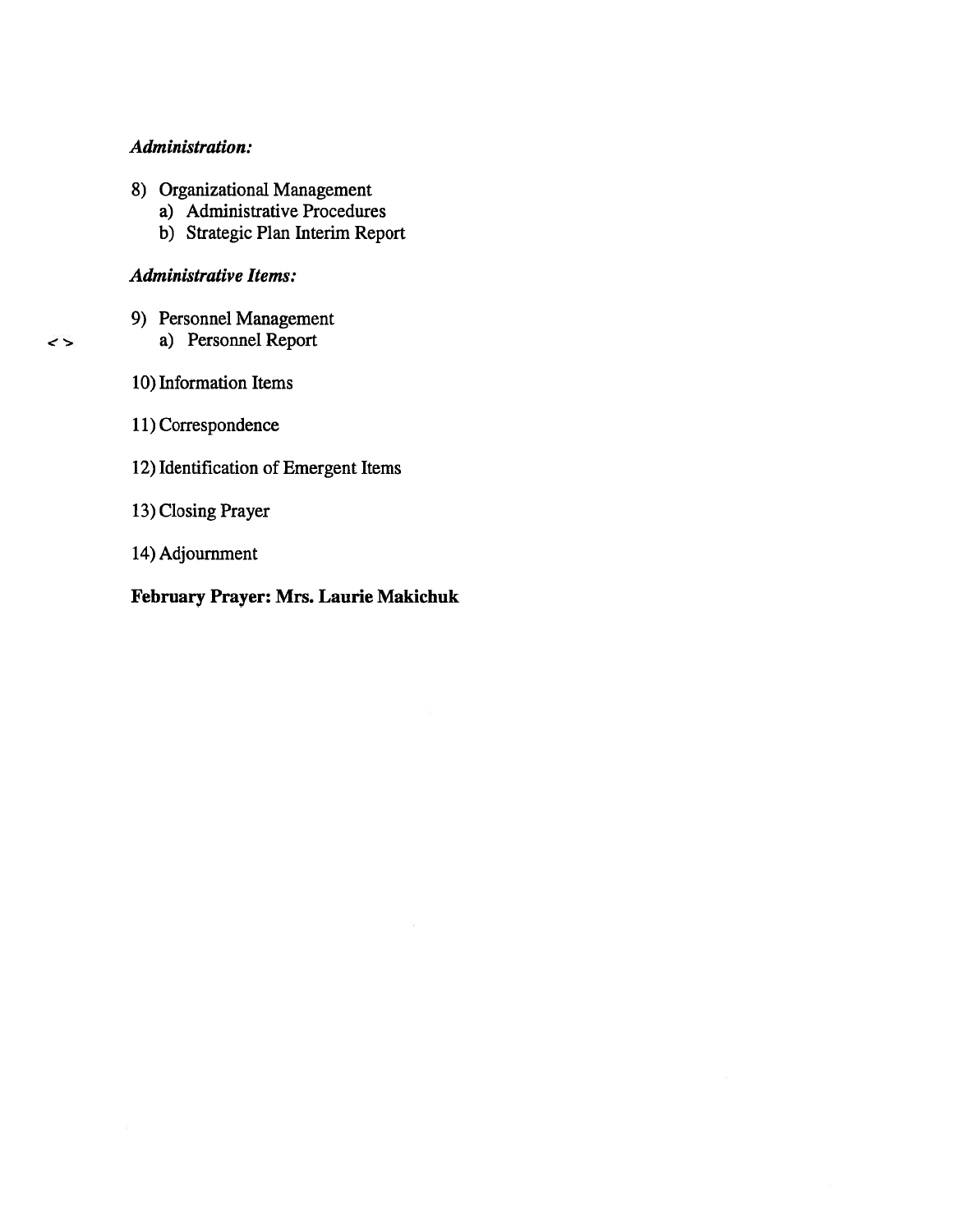## LLOYDMINSTER R.C.S.S.D. #89

## MINUTES OF THE REGULAR BOARD MEETING

#### Wednesday, January 23,2019

TIME AND PLACE: The meeting commenced at 7:03 p.m. in the Board Room.

**ATTENDANCE:** Mrs. Paula Scott (Chair) Mrs. Michelle Rusteika Mrs. Jill Wytrykusz Mrs. Erin MacDuff Mr. Calvin Fendelet (Conference call at 7:14 p.m.) Mr. Chris Carnell

> Mr. Nigel McCarthy, Director of Education Mrs. Melanie Stelmaschuk, Chief Financial Officer Ms. Glenda Kary, Deputy Director of Education Mr. Kevin Kusch, Deputy Director of Learning

**ABSENT:** Mrs. Laurie Makichuk

Prayer led by Mrs. Erin MacDuff.

Video: Kindergarten Information Nights

19/01/23-01 Mrs. Michelle Rusteika moved that the Board of Education approve Agenda<br>
the agenda, as presented. the agenda, as presented.

## **CARRIED**

19/01/23-02 Mrs. Erin MacDuff moved that the Board of Education December 19, <sup>2018</sup> approve December 19, <sup>2018</sup> Board Meeting minutes, as presented. **Minutes** 

## CARRIED

19/01/23-03 Mrs. Jill Wytrykusz moved that the Board of Education French Immersion approve the 2019-2020 French Immersion Recommendation of Recommendation Designation, as presented.

**Designation** 

# CARRIED

19/01/23-04 Mrs. Em MacDuff moved that the Board of Education 2019-2020 School approve the 2019-2020 School Year calendar, as presented. Year Calendar

# CARRIED